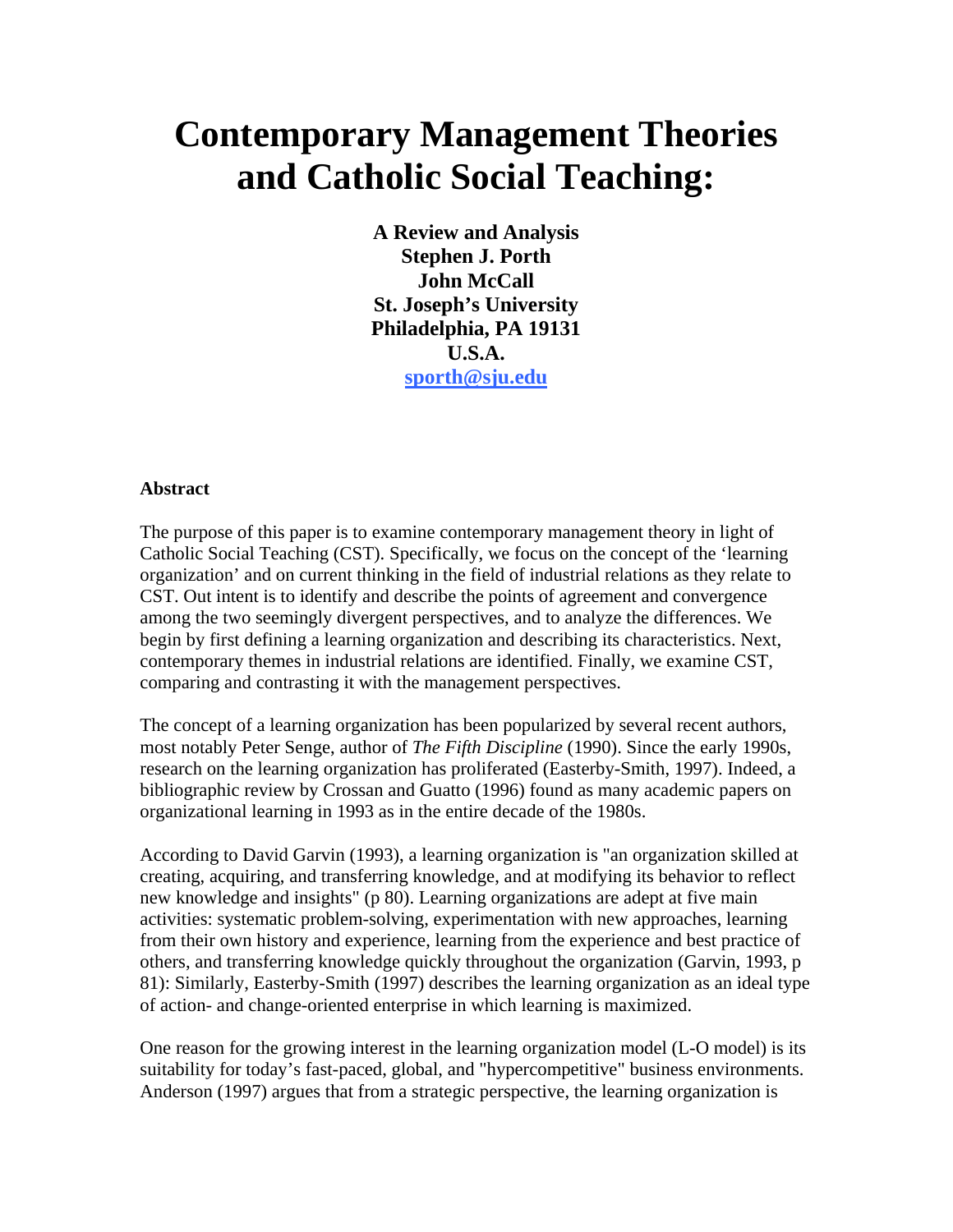especially important in highly competitive situations because it builds the capacity to change strategies, to be creative, and to avoid a narrow and rigid dependence on the status quo (p 28). Baldwin, Danielson and Wiggenhorn (1997) likewise claim that "the dynamics of rapid change, heightened global competition and advancing technology mean that organizational success will be increasingly dependent on learning" (p 47).

Traditional models of strategy, such as the SWOT approach, have been very heavy on analysis and relatively light on the importance of creativity and innovation (Hamel  $\&$ Prahalad, 1989). Perhaps there was a time when this relative emphasis was acceptable, even appropriate. But competition in most industries is more dynamic now than it has ever been, and competitive advantage more fleeting. Especially in mature industries, successful new products are quickly imitated by competitors and advantage is temporary. Competitive industries are characterized by "the cycle of innovation - imitation equilibrium" (Werther & Kerr, 1995), as shown in Figure 1.

### **Figure 1: The Cycle of Competitive Imitation**

#### *innovation*

*imitation*

*equilibrium*

Under these circumstances, characterized by accelerated rates of industry change and rapid diffusion of innovation, Liedtka (1996) argues that "today's product is no more than a temporary solution to today's customer problem -- it offers no hope for sustaining an advantage." Rather, the ability "to continuously build new capabilities is at the heart of competitive advantage" (p 21). In this case, the essence of competitive advantage focuses on the identification and development of organizational *processes* rather than on particular *products* or *markets,* processes that produce meaningful and continuous learning and strategic innovation in the organization. In short, the ability to develop an ongoing flow of innovation provides a path to competitive advantage in fast-paced environments. This capacity to innovate is sustained by organizational learning.

### **Characteristics of a Learning Organization**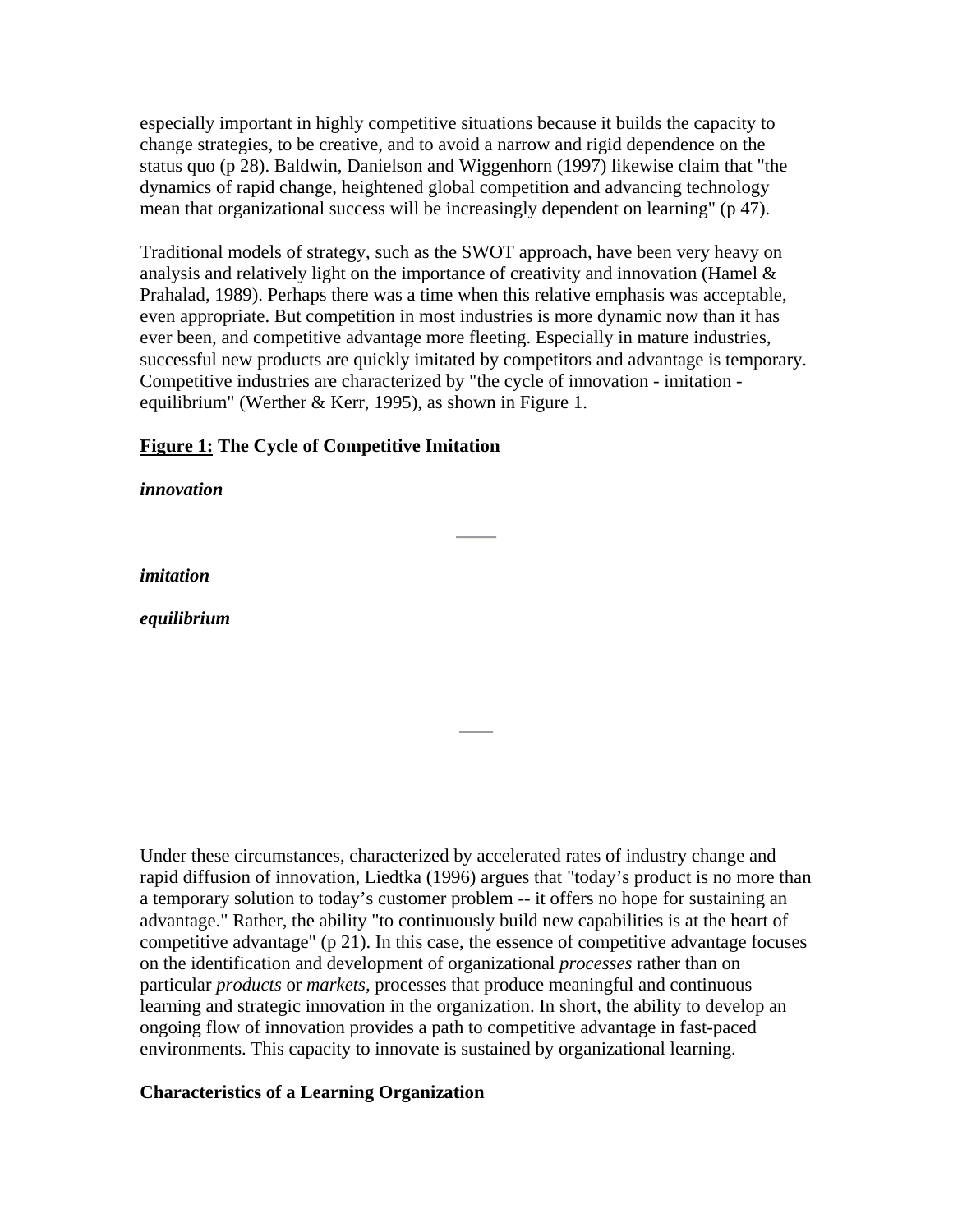Thus, change and innovation are the hallmarks of a learning organization. But change and innovation are outcomes, the result of various processes and characteristics that are embedded in the organization. What are these characteristics and processes that foster the change and innovation that distinguish the learning organization?

A review of the literature suggests that different authors stress different aspects of the learning organization. Indeed, Easterby-Smith (1997) did an extensive search of the organizational learning concept and found six disciplinary perspectives on the topic, each with its own distinct contributions and viewpoints. Stepping back from the differing perspectives, however, and accounting for differences in terminology but similarities of meaning, at least three characteristics of a learning organization consistently emerge. They are human development within the organization, information-sharing, and collaboration and community-building.

# **Employee Development and Continuous Learning**

One of the six disciplinary perspectives described by Easterby-Smith (1997) is the psychology and organizational development (OD) view. The central theme of this perspective is "human development within the organizational context" (p 1087). This theme focuses on topics such as how individuals learn, stages of the learning process, cognitive styles, and obstacles to learning. Implicit in the theme is the understanding that organizational learning depends on employees who are growing and developing on the job.

# **Information-Sharing and Collaboration**

A second perspective on organizational learning described by Easterby-Smith (1997) emphasizes the theme of information processing and sharing. This theme is also one of the "principles of learning" identified by Baldwin et al (1997). These authors stress that organizational change is a shared responsibility and that innovation and change require employee participation and involvement. "Innovation is much more likely to occur when people participate in the solution rather than having it handed to them" (p 50).

The information is not only made available but it is expected to be disseminated efficiently within the organization. As Garvin (1993) states, employees learn from the experience and best practice of other organizations, and are expected to transfer knowledge quickly throughout the organization. These activities are built into the systems, processes and culture of the organization.

This inclusive approach to decision-making and planning brings new voices, new perspectives and new energy to the process. It allows the organization to tap into the knowledge of its people. Gaining this input may be a key to competitive advantage, according to Bartlett Ghoshal (1995):

> In the emerging information age, the critical scarce resource is knowledge... (not capital). The implications for top-level managers are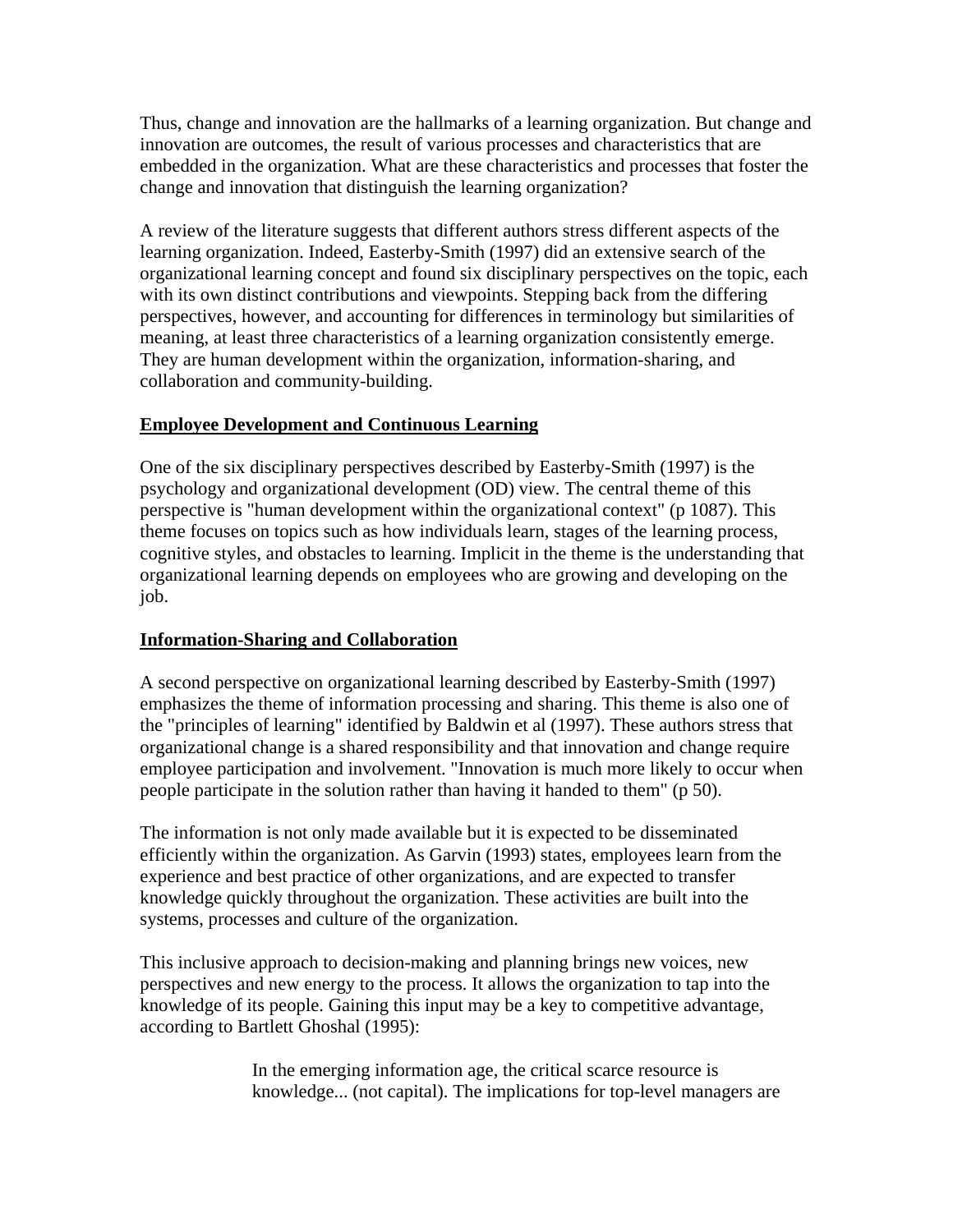profound. If front-line employees are vital strategic resources instead of mere factors of production, corporate executives can no longer afford to be isolated from the people in their organizations (p 142).

Information sharing and collaboration is important for still another reason. The learning organization thrives on change, as we have discussed. But managing change can be a distinct challenge for organizations. Open, honest communication and ongoing participation of employees are two guidelines for overcoming resistance to change (Kanter, 1992).

# **Team-Building and Shared Purpose**

Anderson (1997) represents the views of many contributors to the organizational learning research stream when he claims that a strong organizational community, that is, team building is fundamental to the learning organization. "When there is no community, trust and respect are hard to maintain and performance is even more difficult to reinforce" (p 39).

To "unleash the human spirit" in organizations, Bartlett & Ghoshal (1995) contend that top management needs to establish a sense of community within the organization. Creating a sense of shared purpose, an esprit de corps, is a view aptly stated in *The Fifth Discipline Fieldbook* (1994):

> Thus, at the heart of building shared vision is the task of designing and evolving ongoing processes in which people at every level of the organization, in every role, can speak from the heart about what really matters to them and be heard - by senior management and each other. The quality of this process, especially the amount of openness and genuine caring, determines the quality and the power of the results... a true shared vision cannot be dictated; it can only emerge from a coherent process of reflection and conversation (p 299).

These changes call for a planning process where employees can come together as a team and contribute "through a constant interactive process aimed at consensus" (Bartlett Ghoshal, 1995, p 142).

# **The Learning Organization and Employment Policies**

The L-O Model emphasizes that employees are a crucial source for achieving competitive advantage. In today's marketplace, sustained competitive advantage must come not from easily imitable new products but from internal business processes that encourage creativity, constant innovation and flexibility. The L-O Model stresses the need for employees to embody, collectively, state of the art knowledge, commitment to the firm, collaborative and cross-functional work, entrepreneurial spirit, and self-directed initiative. In particular, the learning organization emphasizes three inter-related elements: First, employees should commit to continuous learning and skill development rather than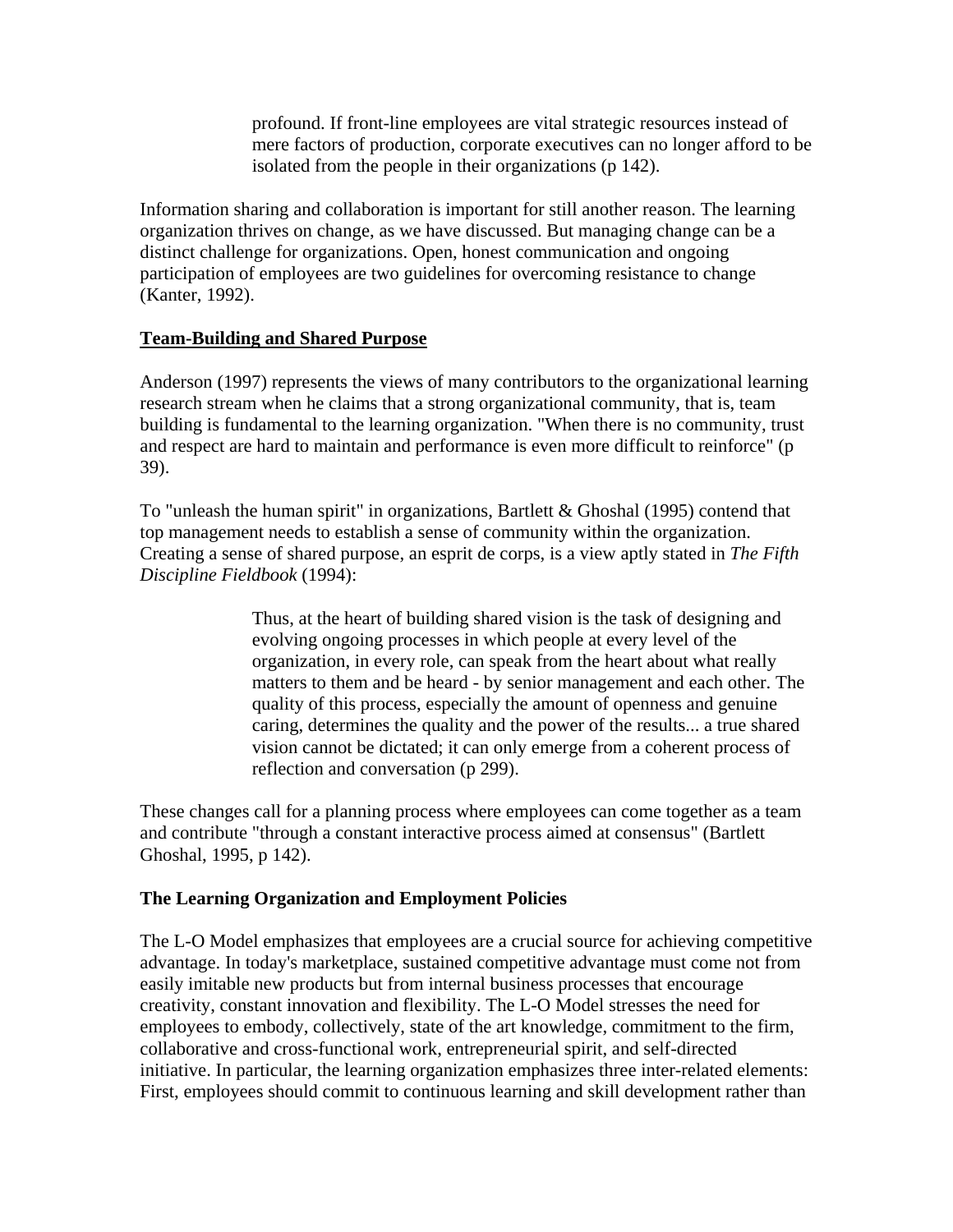remain locked in jobs that are defined by narrow and static competencies. Second, the internal dynamics of the firm should be organized so that these employees will share in information and participate in a continuous process of organizational change and innovation. Third, the workplace should be structured not in a top-down fashion but in a decentralized way that reinforces teamwork and community.

This emphasis on employees, however, raises questions about whether there are specific corollary employment policies that are necessary for, or at least increase the probability of, successful introduction of the learning organization approach. In particular, questions arise about: the scope of team authority (is it merely consultative or is it substantive decision-making); the range of employees with the opportunity for direct participation; the degree of employment security possessed by employees; and the shape of compensation programs. Happily, there is both theoretical and broadly empirical evidence (case studies, surveys, and performance-related data sets) that helps answer these questions.

## **Theoretical Evidence**

Standard neo-classical economics might question the wisdom of a model that decentralizes decision making and that delegates powers to employee teams. Neoclassical accounts of labor relations often emphasize the agency problems that arise from the inherent conflicts of interest between owners, management and employees. As a result, they often also emphasize, as does the Taylorist tradition of management, the need to have elaborate mechanisms of monitoring and control.

As both Levine and Tyson (1990) and Ichniowski (1992) note, there are multiple responses to the concern about agency problems. First, in many organizations, the costs of careful and direct monitoring of employees can be high. In fact, appropriately socialized employees with direct access to information about team members' behavior may be able to monitor and control with less cost. Second, certain specific economic conditions may increase the efficiency of delegation, for example, when processes are complex and when quick changes in response to changing market demand are necessary.

Third, cross functional training and cooperation among team members may produce insights and generate ideas from employees. Group interactions may produce ideas that might not arise from individuals working in traditional jobs. Finally, team delegation may aid in socializing employees into norms that mandate levels of effort, initiative and commitment. Team structures may thus facilitate the loyalty and identification with the firm that the L-O approach depends upon.

However, human resource theorists increasingly see the potential benefits of the team concept as requiring an inter-related set of employment policies. They argue further that these employment policies are unlikely to produce the desired effect if introduced piecemeal. (See, for example, Kochan and Osterman, 1995) Rather, recent scholarship suggests that successful implementation may demand a fundamental restructuring of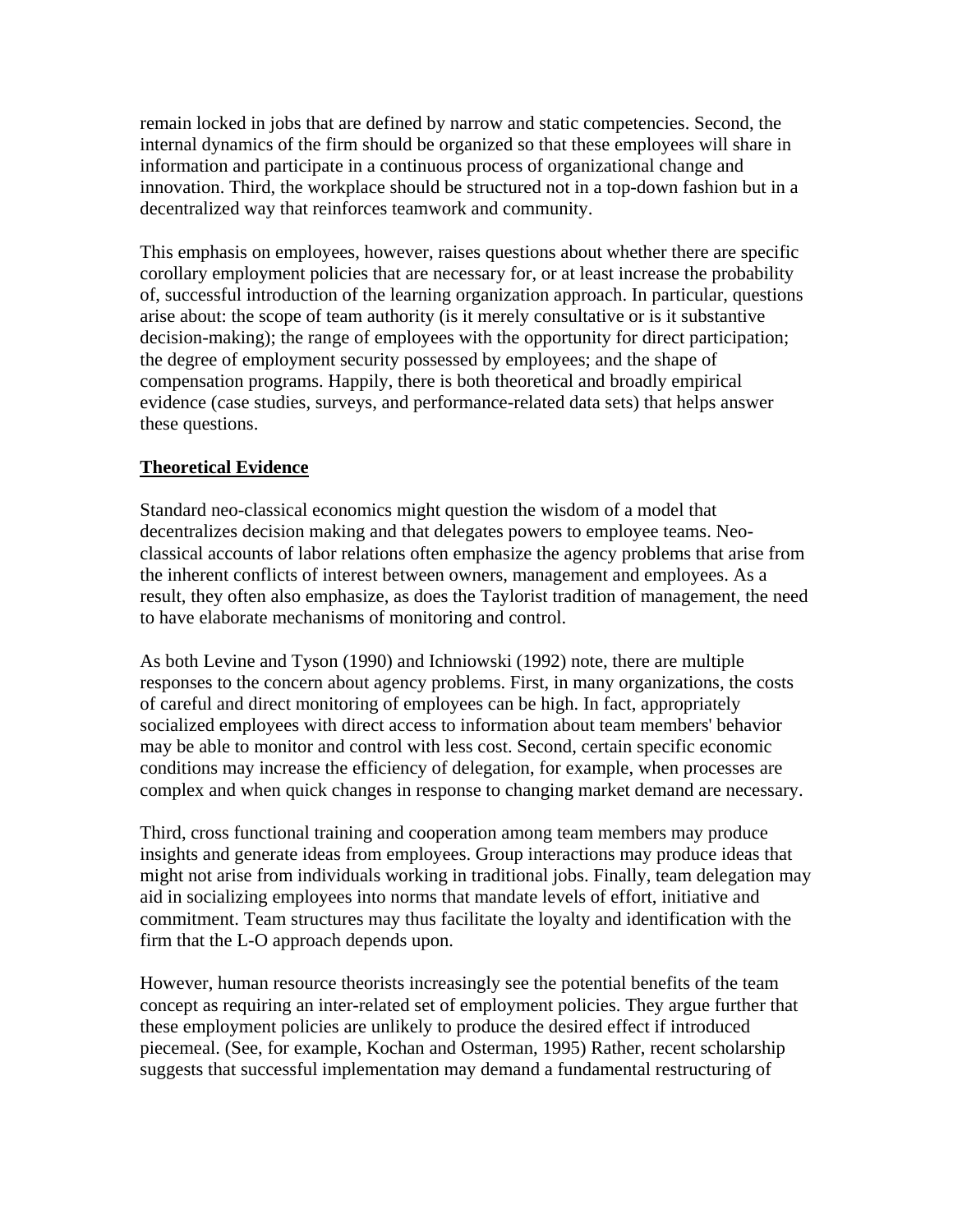workplace rules. Job security and pay are just two of the areas where theoretical speculations have significant implications for the L-O approach.

Job Security The L-O team model poses risks for the employees who work under it. Clearly, employee suggestions that increase productivity may also raise the possibility that the demand for labor will decrease and that employees will be laid off. There are similar risks present in peer monitoring and in the efforts employees make in acquiring cross-functional but potentially firm specific skills. As many scholars argue, accepting such risks and expending such efforts is probable only if employees can expect something in return. Rational agents cannot be expected to assume these risks unless there is some conditional promise by the firm to avoid layoffs and to soften the impact of any layoffs that prove unavoidable (perhaps by promising severance packages). (For arguments to this effect, see Butler and Walwei, 1993; Gerhart, Milkovich and Murray, 1992; Marshall 1992; Kochan and Osterman 1995).

Employees also face risks as individuals if they offer ideas that are critical of past management practice. As Levine and Tyson (1990) suggest, the free flow of ideas and information will be chilled by fear of reprisals unless there is an additional guarantee that employees will be dismissed only for cause. The key in both the for-cause dismissal policy and the promise to avoid layoffs is that the corporation and its management provide credible expressions of commitment to and respect for employees. Osterman (1992) argues that this mutuality seems a necessary condition for the emergence of trust and loyalty among employees.

Pay The success of the L-O Model depends on the development of group cooperation and cohesiveness. Mitchell, Lewin and Lawler (1992) claim that since substantial differences in pay scales are likely to produce frictions among teams, one could theorize that team cohesiveness might dictate small differentials in base wages among team members, perhaps with variation in compensation coming from seniority or learning additional skills (pay for knowledge). The latter also provides incentive for employees to engage in the process of continuous skill improvement.

Moreover, the demand for mutuality would argue for a sharing of any gains produced by the team concept. Gainsharing based on measurable performance outcomes might also provide a powerful incentive for improving productivity, as might profit sharing (although profits are contingent upon many variables and hence provide a less certain incentive mechanism than bonuses based on outcomes that employees can influence more directly).

(Note that basing compensation in part on performance makes pay variable and hence exposes employees to risk. This argues, as above, in favor of promising long-term employment as the exchange for accepting greater risks. This relation between pay systems and job security issues is an example of why much human resource research finds that personnel policies are inextricably intertwined.)

# **Empirical Evidence**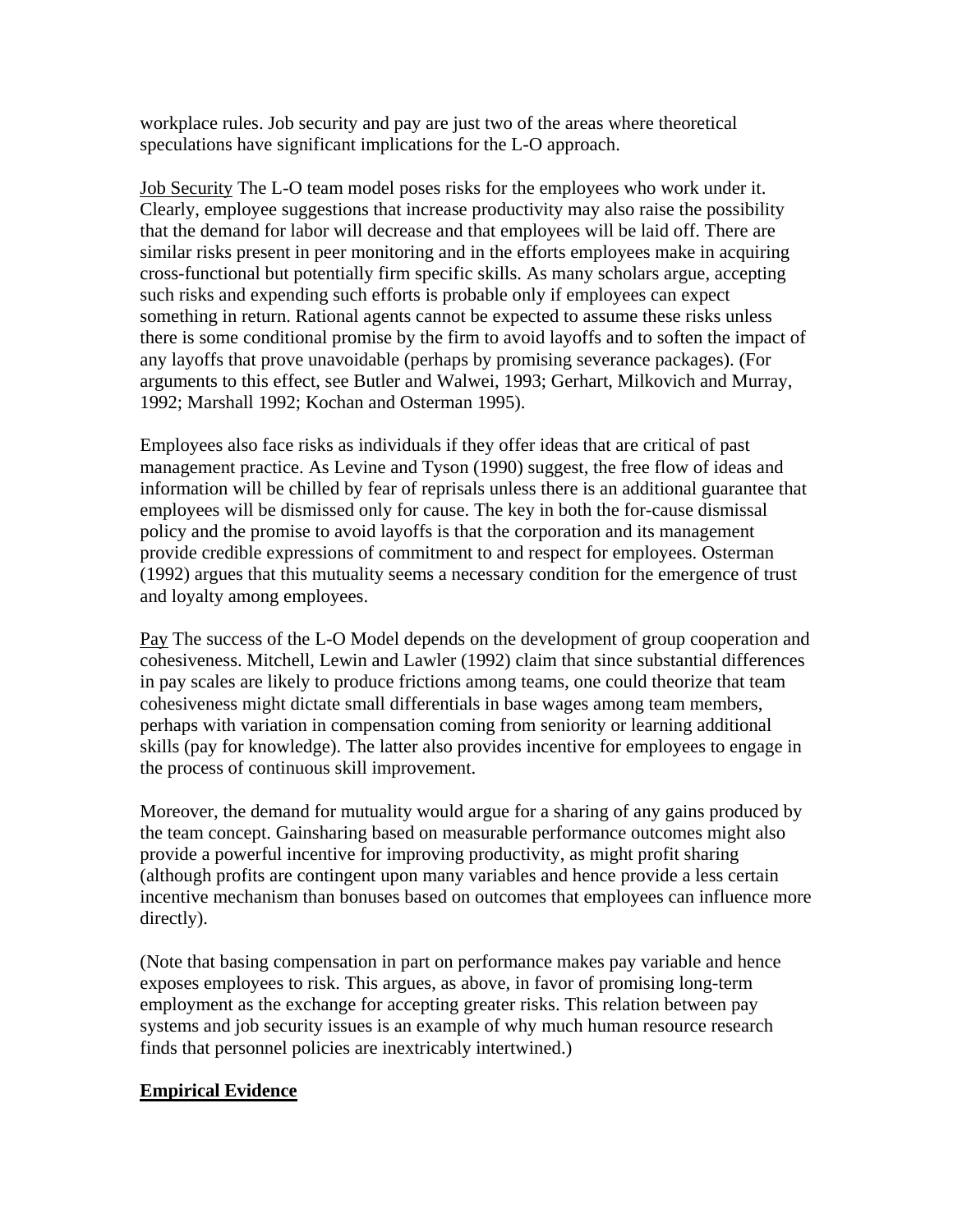The theoretical arguments on job security and compensation certainly provoke some thought about what employment practices are likely to increase the chances that the L-O Model achieves its promise. Assessing the practical wisdom of those arguments, however, requires that we have empirical evidence of what seems to work in organizations structured along the lines of the L-O Model. In the past decade, there has been quite a bit of empirical study on this question. Case studies, surveys and data sets on performance and work organization have by and large corroborated the theoretical speculations about the specific employment practices that best "fit" the L-O approach.

Case Studies Case data show that not all attempts at reorganizing workplaces succeed. Some experiments with introducing team processes or employee participation have failed. There have also been notable successes, however. And the success stories reflect a common pattern.

Ichniowski (1991) provides a thorough analysis of a paper mill that made the transition from a strife torn labor system to a "team concept" contract. In the years following the change in HR practices, a previously unproductive and unprofitable mill became one of the most productive and profitable in North America. While there was no real change in the capital or technology of the mill over this period, the HR practices changed drastically and, according to Ichniowski, provide the best explanation of the changed performance. Those new practices included a reduction in job classifications, new flexibility in job assignment, a compression of pay rates in job clusters, extensive time for employee training and a conditional promise of no layoffs due to the new team concept.

The more commonly cited Saturn, NUMMI, Xerox, and Corning Glass examples (see Osterman, 1993 and 1992; Kochan and Osterman, 1995) of successful team production and flexible job assignments reveal that all had a set of employment practices characterized by employment security pledges, some element of contingent pay tied to performance measures, and opportunities for training and development. Besser's (1996) extensive case study of the Toyota Camry plant in Georgetown, Kentucky identifies many of the same elements. Perhaps the most telling aspect of these case studies is that some of these same firms lost the benefits associated with team production and committed employees when they abandoned some of the corollary employment practices, especially the avoidance of layoffs (Kochan and Osterman, 1995). Recent events at Saturn are a topical case in point.

Broader Empirical Evidence Some authors try to go beyond the obvious limitations of individual case studies for drawing conclusions. Levine and Tyson (1990) review 47 different empirical studies (ranging from case studies to econometric analysis to field experiments) in an attempt to clarify the relationship between employee participation and productivity. Their assessment of the evidence is that employee participation is more likely to have significant positive impact on productivity when it is substantive (as in direct team based decision making), when it extends to "shop-floor" issues and when it is combined with profit or gain sharing, employment security pledges, measures to build group cohesiveness and guaranteed individual rights (such as a just cause dismissal policy).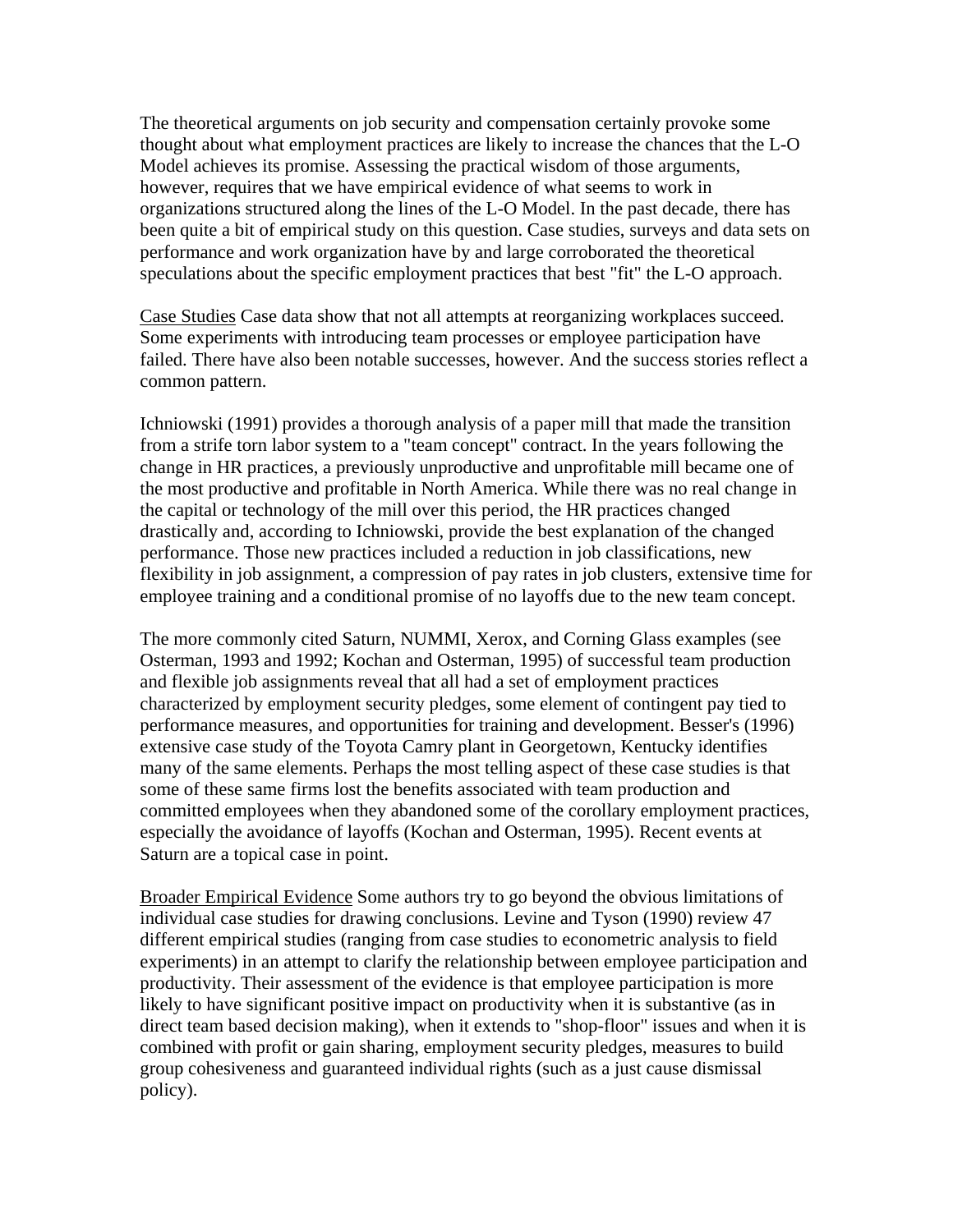Eaton and Voss (1992) review an extensive empirical literature on workplace innovations (such as ESOP's, Employee Involvement Programs, Team Production, Gainsharing, Profit sharing, Job Rotation, Job Enrichment, Information Sharing, etc.). They classify the innovations as high, intermediate or low potential for improving productivity. They conclude that

> (t)eam production systems and gainsharing are particularly potent programs…Although very different in some respects, teams and gainsharing similarly incorporate major changes in both work organization and compensation, along with an emphasis on moving decisions downward through employee participation…(p. 178)

Interestingly, Eaton and Voss also find that the incidence of high potential innovation is greatest in the unionized sector, a fact they explain by reference to the institutional protections and job security possessed by workers in the union settings.

Kochan and Osterman (1995) also review a wide variety of performance assessments for firms that have experimented with innovations such as self-directing teams, crossfunctional work, and flexible job assignment. They argue that to sustain such innovations, which they see as necessary for the competitive success of the American economy, three specific human resource practices are required: a conditional commitment to employment security, investment in extensive training opportunities for employees and a fair compensation scheme that includes a sizeable share of any corporate gains.

Finally, MacDuffie and Krafcik (1992) assess the performance of a large number of auto assembly plants from across the globe. The strongest competitors, they find, have multiskilling, job rotation, work teams, and extensive training but also employment security, employee participation in production decisions, and compensation partly tied to performance measures.

The overall lesson derived from both the theoretical and empirical literature is that firms that wish to transform their workplaces by introducing team production, multi-skilling and employee participation must recognize that successful introduction of these practices will require changes in human resource policies as well. In particular, the levels of employee commitment and trust that the L-O Model depends upon are unlikely unless employees are provided job security, a share of the economic benefits that accrue to the firm, significant opportunities for on the job skill development and substantive participation in decisions.

### **Catholic Social Theory and Contemporary Management**

The Learning Organization Model's emphasis on employee development, collaboration and team building has some affinities with the principles of Catholic Social Thought (CST). Moreover, the particular employment practices recommended by some as practical necessities for the success of the L-O approach are also found in the specific prescriptions of CST. This convergence of views may be somewhat surprising, given that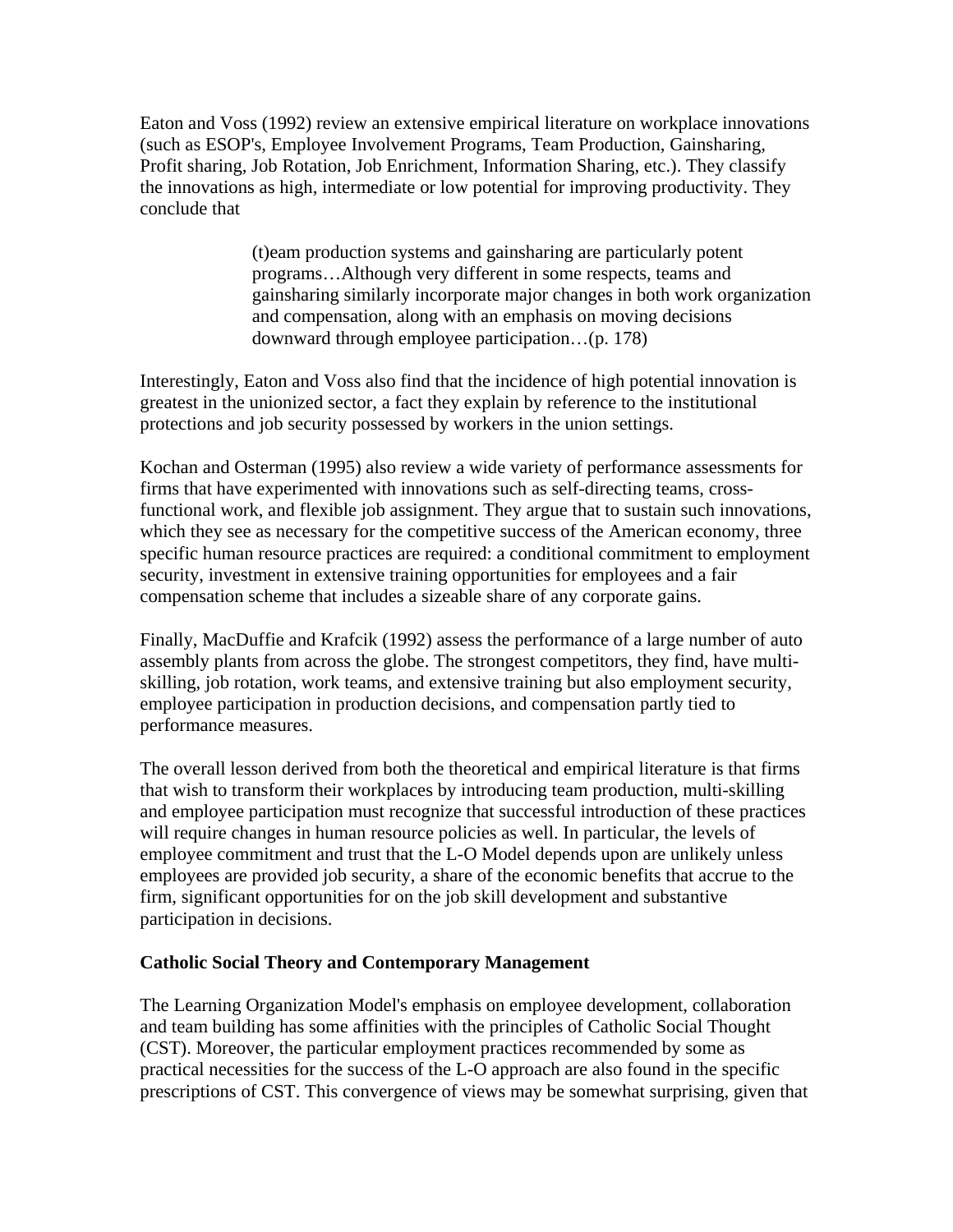the two perspectives are motivated by different concerns. Nonetheless, both appear to wholeheartedly reject the merely economic, control oriented, and Taylorist understanding of employment.

# **Catholic Social Teaching on Work**

CST's prescriptions about employment derive from its perennial emphasis on the dignity of the human person. Traditionally, Catholic teaching defines moral rights and duties through its understanding of human nature. Persons are seen as created in the image of God because they have souls and the capacities of free will and reason. It is those capacities which provide for the essential dignity of the person and which give persons their special moral status. Respect for the dignity of the person requires respect for those goods which are essential to a flourishing human life. The tradition typically identifies family life, communal social relations and the development of human talents as such goods, along, of course, with the material necessities of life.

CST would be empty and would provide little guidance if it did not make these general exhortations about dignity and respect more concrete. A tradition of papal encyclicals and episcopal letters provides the modern substance to CST on work. Beginning with Leo XIII's *Rerum Novarem (On the Condition of Workers)* and running through to John Paul II's *Laborem Exercens (On Human Work)* and *Centesimus Annus (In the Hundredth Year [Anniversary of Rerum Novarum])*, papal teaching has echoed the same themes. Consistently present among them are the social dimension of work, the importance of labor as co-creative activity, and the primacy of persons over things. These principles reflect CST's perspective that employees are co-equal partners in the productive process and should be seen as common stakeholders.

# **These principles have led popes to specific prescriptions such as these:**

- o **"It is shameful and inhuman to use men as things for gain" (***Rerum Novarum***, 31).**
- o **"Work is a good for man a good thing for his humanity because through work man not only transforms nature, adapting it to his own needs, but he also achieves fulfillment as a human being and indeed in a sense becomes 'more a human being'" (***Laborem Exercens***, 9).**
- o **"The Christian tradition has never upheld [the right to private property] as absolute and untouchable…The right to private property is subordinated to the right to common use, to the fact that goods are meant for everyone" (***Laborem Exercens***, 14).**
- o **"…proposals put forward by…the highest magisterium of the Church take on special significance: proposals for joint ownership of the means of work, sharing by employees in the management and/or profits of businesses, so-called shareholding by labor, etc. Whether**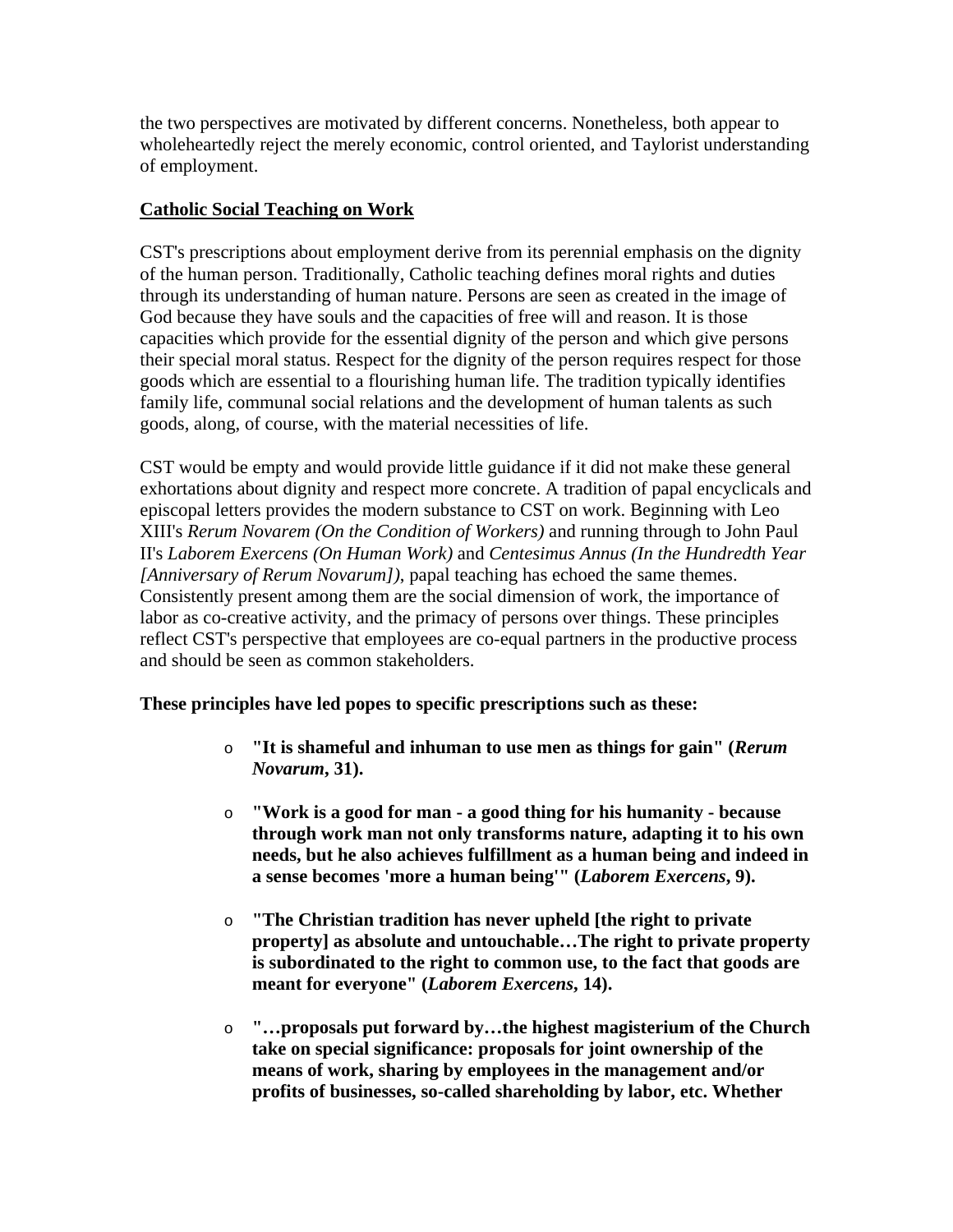**these various proposals can or cannot be applied concretely, it is clear that the recognition of the proper position of labor and the worker in the production process demands various adaptations in the sphere of the right to ownership of the means of production" (***Laborem Exercens***, 14).**

- o **"Capital should be at the service of labor and not labor at the service of capital" (***Laborem Exercens***, 23).**
- o "Whereas at one time the decisive factor of production was the land, and later capital - understood as the total complex of the instruments of production - today the decisive factor is increasingly the person, that is, one's knowledge, especially one's scientific knowledge, one's capacity for interrelated and compact organization, as well as one's ability to perceive the needs of others and to satisfy them" (*Centesimus Annus*, 32)
- o "Alienation is found also at work, when it is organized so as to ensure maximum returns and profits with no concern whether the worker, through his own labor, grows or diminishes as a person, either through increased sharing in a genuinely supportive community or through increased isolation in a maze of relationships marked by destructive competitiveness and estrangement, in which he is considered only a means and not an end" (*Centesimus Annus*, 41).
- o "(The Church's) teaching also recognizes the legitimacy of workers' efforts to obtain full respect for their dignity and to gain broader areas of participation in the life of industrial enterprises so that, while cooperating with others and under the direction of others, they can in a certain sense 'work for themselves' through the exercise of their intelligence and freedom" (*Centesimus Annus,* 43)*.*
- o "The integral development of the human person through work does not impede but rather promotes the greater productivity and efficiency of work itself, even though it may weaken consolidated power structures" (*Centesimus Annus*, 43).

## **The U.S. National Conference of Catholic Bishops has also issued statements about work and the economy:**

- o " Men and women who hold positions of responsibility in private corporations or government find their duties exacting a heavy price in terms of leisure and family life" (*U. S. Bishops' Pastoral Letter on the Economy*, 27).
- o "All work has three-fold moral significance. First, it embodies the distinctive human capacity for self-expression and self-realization.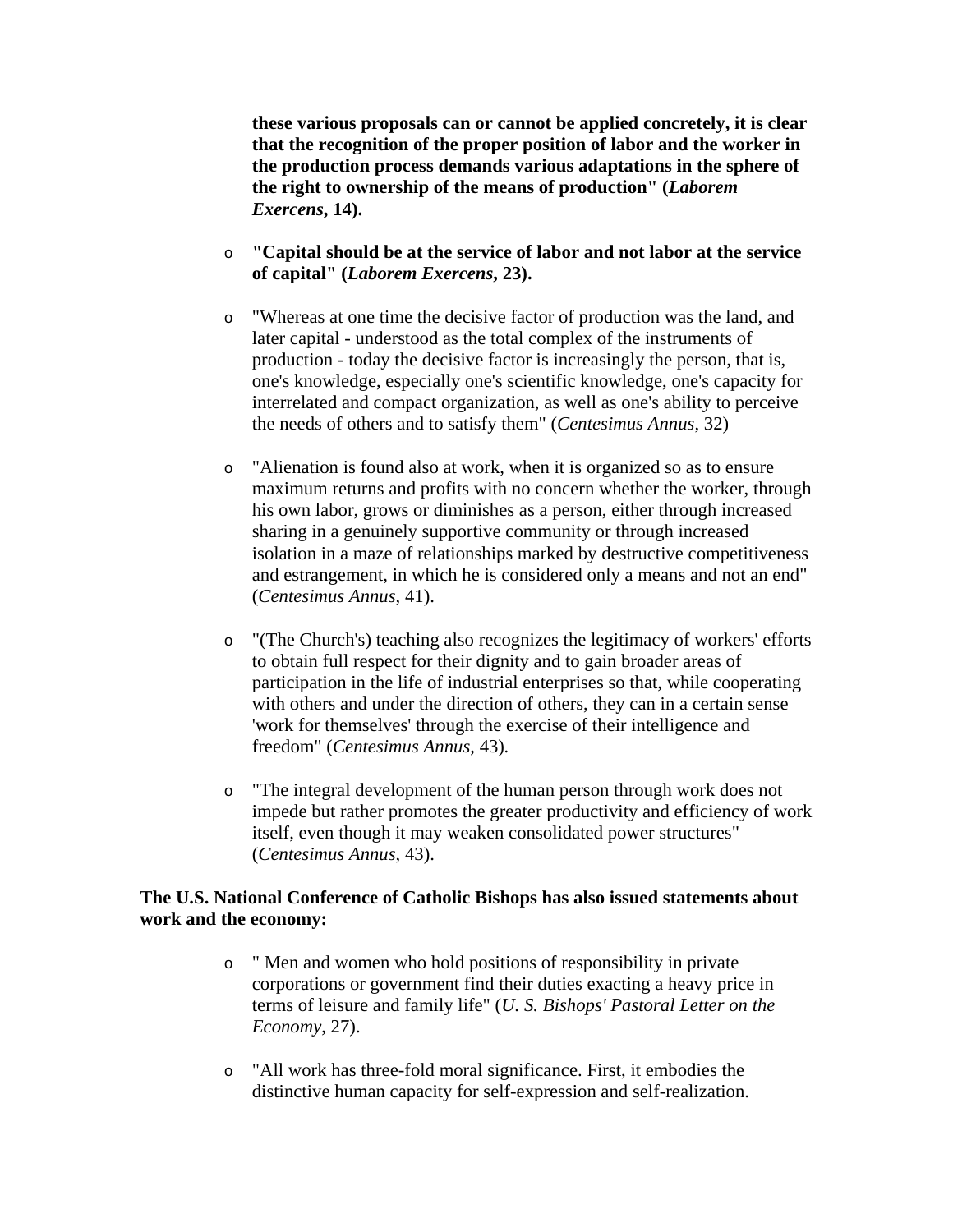Second, it is the ordinary way for individuals to fulfill their material needs. Finally, work enables people to contribute to the well being of the larger community. Work is not only for oneself. It is for one's family, for the nation, and indeed for the benefit of the entire human family" (*U. S. Bishops' Pastoral*, 97).

- o "Owners and managers are accountable to workers and communities when making decisions" (*U. S. Bishops' Pastoral*, 102).
- o "At a minimum, workers have a right to be informed in advance when such decisions [layoffs and plant closures] are under consideration, a right to negotiate about possible alternatives and a right to fair compensation and assistance with retraining and relocation expenses should these be necessary" (*U. S. Bishops' Pastoral,* 291).
- o "New forms of partnership between workers and managers are one means of developing greater participation and accountability within firms" (*U. S. Bishops' Pastoral*, 4).

# **Common Ground**

These teachings on work show that CST and the L-O Model have common interests in providing opportunities for full development of human talents in the workplace. They also have a common emphasis on teamwork and substantive participation. And the specific employment practices recommended as essential for sustaining transformed workplaces (e.g., job security and sharing in corporate gains) have echoes in CST's insistence on fair distribution of the burdens and benefits of work and on placing the human needs of employees before the interests of capital.

# **Differences**

While there are striking parallels between CST and some contemporary management theories, especially in their insistence on paying attention to the whole person, those similarities should not obscure the significant differences that remain. Chief among these is that the advice of management theories is meant as a contingent, strategically instrumental tool for competitive markets. It depends on a belief that the recommended practices will be micro-economically beneficial. CST's prescriptions, on the other hand, are closer to categorical moral imperatives dictated by its understanding of human dignity. They derive from a belief that basic human goods are integrally involved in the world of work and that these need to be respected, perhaps even if respect for them produces less profit.

A second potential area of disagreement might derive from the emphasis on a flourishing family life that is a consistent theme in CST. Many contemporary commentators have expressed concern about the impact of workplace practices, especially the increasing demands on employees' time, on family life. The L-O mandate of continuous skill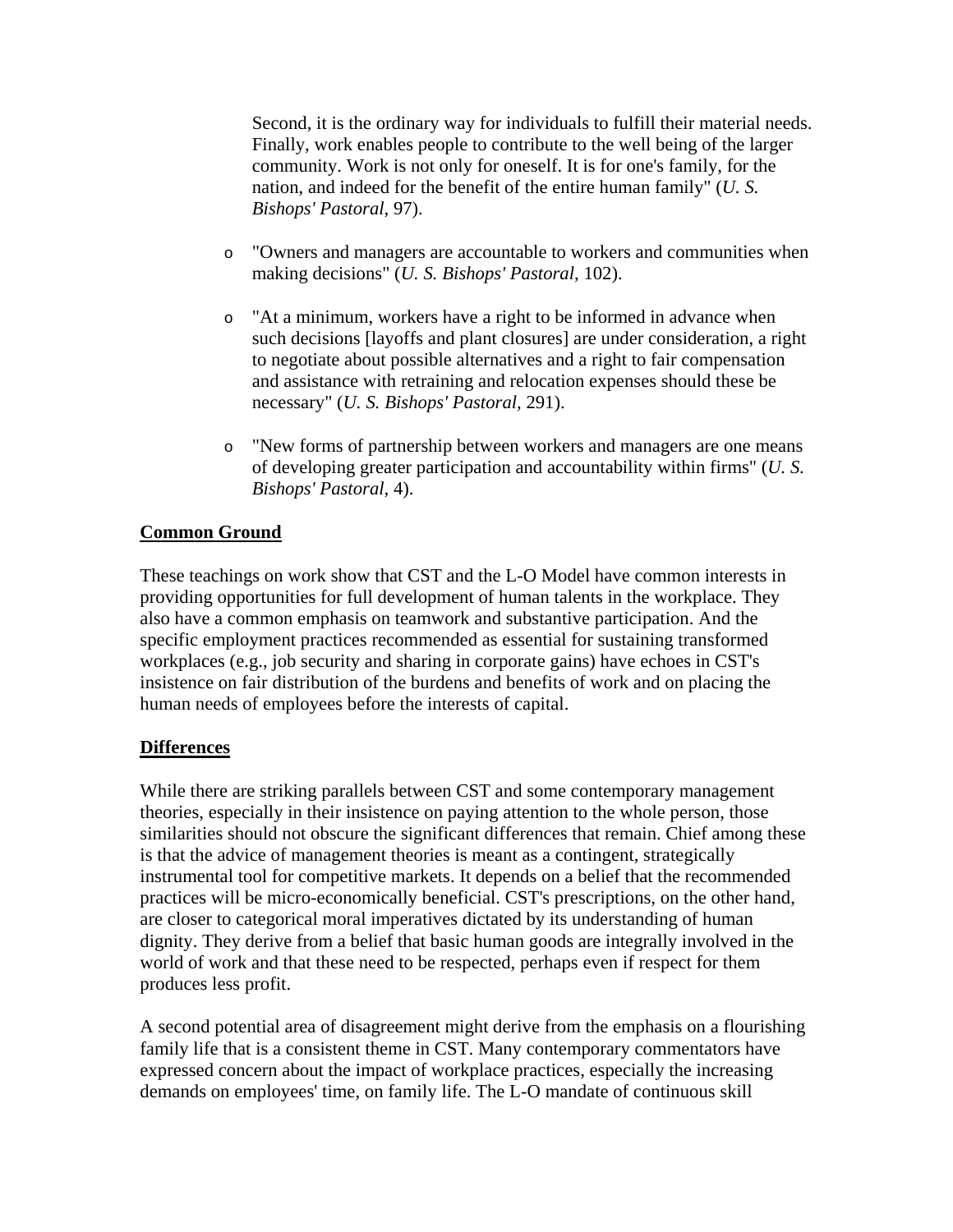improvement might have the consequence of even greater amounts of time and energy being diverted from family to the workplace.

Perhaps a more significant practical difference involves the range of employees and workplaces that the respective prescriptions of CST and the L-O Model cover. CST intends to speak to the morality of workplace practices generally. The L-O Model, at least under its usual interpretation, is offered for businesses whose environment is the hypercompetitive international market or whose production process is high-tech. As Kochan and Osterman (1995) note, their "mutual gains" principles are not necessarily appropriate for all firms. In fact they suggest that it might be more efficient for some firms to adopt low-skill, narrowly defined, Taylorist principles of work organization.

It is certainly true that the paradigm for much advice of contemporary management theory is a well educated workforce employed in high-tech enterprises that are competing in hyper-competitive markets. Nonetheless, we believe that there is the possibility of expanding the scope of management theories beyond those paradigm contexts. There is a substantial benefit to be gained from a loyal and committed workforce even in the lowertech service industries. In those industries, success depends on satisfying customers. It is unlikely that a dispirited, uncommitted, unengaged and untrained staff of employees will generate customer satisfaction. That is precisely the staff a firm might expect to have unless it shows reciprocal loyalty and respect to its employees. (See Duska, 1985 for a *reductio* of the belief that firms can expect loyalty without reciprocal behavior towards employees.)

We all possess anecdotal evidence of experiences with businesses in the service industry where employees are unhelpful, surly, or even rude. We also possess experience with businesses where employees with the opposite characteristics. Of course, our response to the former experience is, generally, to take our transactions elsewhere. These experiences are not merely the result of individual employee personalities; they have much to do with the levels of training and the degree of respect accorded the workforce.

It would appear then that a significant portion of the employment practices recommended above could be useful for sectors beyond the paradigm case. In fact, one might argue that respect for employees and the specific practices necessary for expressing that respect are advisable not merely as devices for achieving competitive advantage. They can be useful even where they may be imitated (and hence not a source of sustainable advantage) because they help to avoid competitive *disadvantage*.

If these speculations are reasonable, there might be reason to believe that the respective advice of CST and theories such as the L-O Model converge even further than it seems at first glance. The management theories might have elements that are generalizable. Their scope might thus approximate the universal moral prescriptions of CST. It may be that contemporary management thought gives new credibility to the old saw that "good ethics is good business." Nonetheless, that old saw has its dangers, too often being interpreted to mean that anything that is profitable is therefore morally acceptable. Those dangers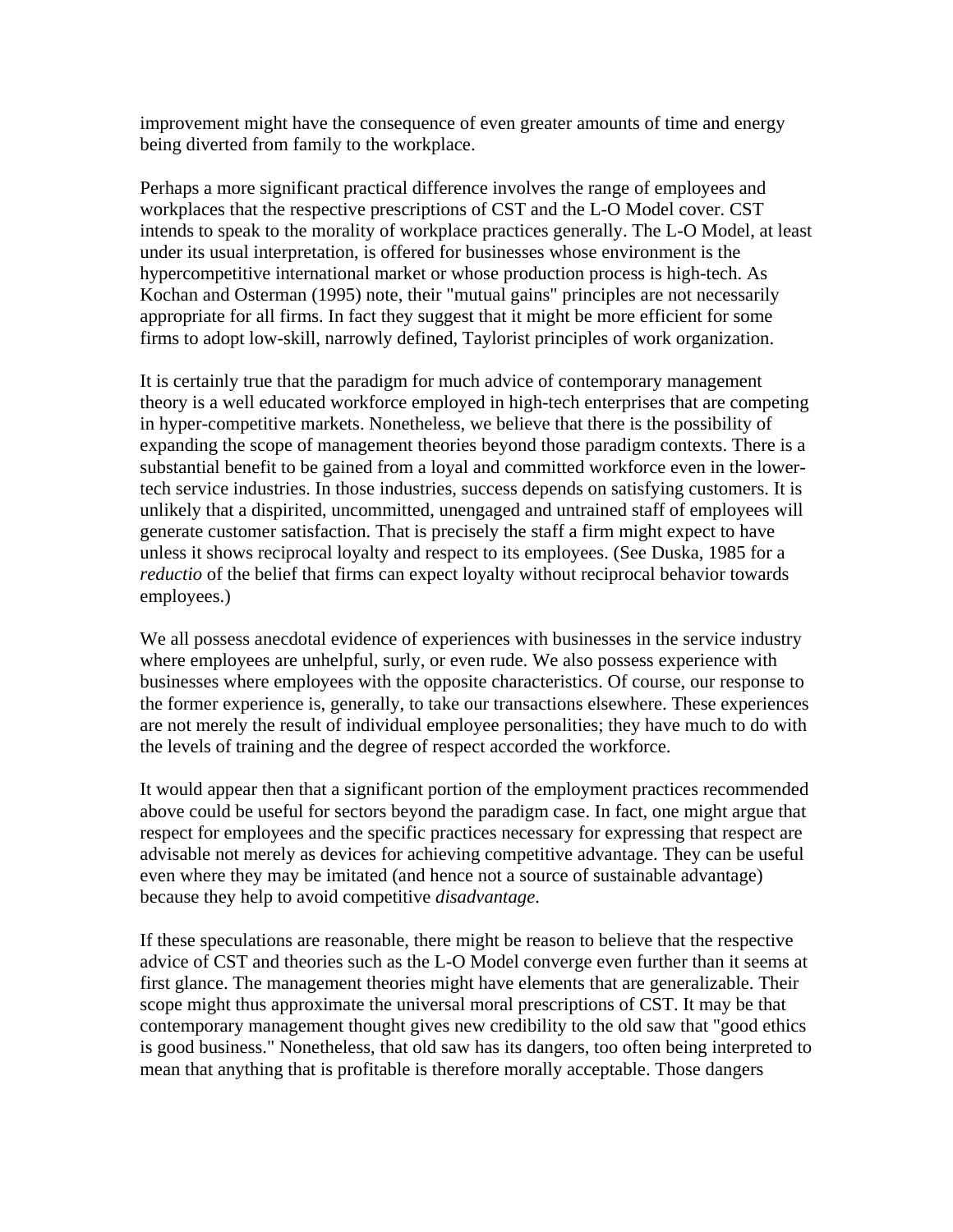should caution us not to minimize the potential conflicts between CST and contemporary management theory.

#### **References**

**Bartlett, C. A. & S. Ghoshal (May-June 1995), "Changing The Role of Top Management: Beyond Systems To People",** *Harvard Business Review***, pp. 132-142.**

**Butler, F. & U. Walwei (1993), "Employment Security and Efficiency: Assumptions in the Current Debate and Empirical Evidence from West Germany. In** *Employment Security and Labor Market Behavior***. C. Buechtemann, ed. Ithaca, NY: ILR Press.**

**Duska, R. (1985), "Whistleblowing and Employee Loyalty", In**  *Contemporary Issues In Business Ethics.* **1st ed. J DesJardins and J. McCall, eds. Belmont, CA: Wasworth Publishing Company.**

**Garvin, D. A. (July-August 1993), "Building A Learning Organization",** *Harvard Business Review***, pp. 78-91.**

**Gerhart, B., G. Milkovich & B. Murray. (1992), "Pay, Performance and Participation", In** *Research Frontiers in Industrial Relations and HumanResources.* **D. Lewin, et al., eds. Madison, WI: Industrial Relations Research Association.**

**Hamel, G. & C. K. Prahalad. (May-June 1989), "Strategic Intent",**  *Harvard Business Review***, pp. 63 - 76.**

**Ichniowski, C. (1992), "Human Resource Management and Productive Labor-Management Relations", In** *Research Frontiers in Industrial Relations And Human Resources.* **D. Lewin, et al., eds. Madison, WI: Industrial Relations Research Association.**

**Kanter, R. M. (1992),** *The Challenge of Organizational Change: How Companies Experience It and Leaders Guide It.* **Free Press, New York, NY.**

**Kochan, T. & P. Osterman (1994),** *The Mutual Gains Enterprise.* **Boston, MA: Harvard Business School Press.**

**Leiser, B. M. (1982), "The Rabbinic Tradition and Corporate Morality", In** *The Judeo-Christian Vision and the Modern Corporation***. Oliver Williams and John Houck, eds. South Bend, IN: University of Notre Dame Press.**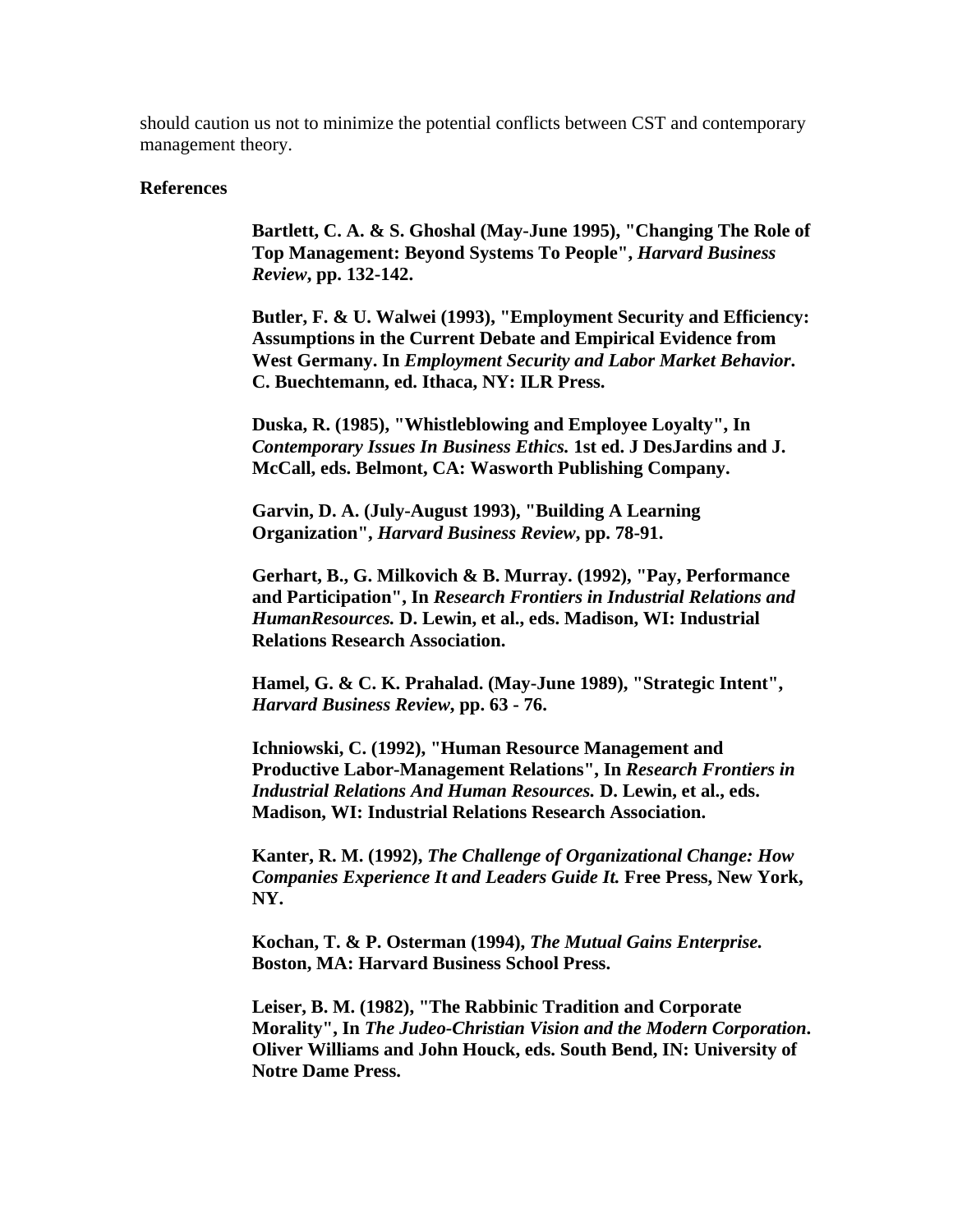**Levine, D. & L. D'Andrae Tyson. (1990), "Participation, Productivity and The Firm's Environment", In** *Paying for Productivity.* **Alan Blinder, ed. Washington, DC: The Brookings Institute.**

**Liedtka, J. M. (1996), "Collaborating Across Lines of Business for Competitive Advantage",** *Academy of Management Executive***, Vol. 10, No. 2, pp. 20 - 34.**

**MacDuffie, J. P. & J. Krafcik (1992), "Integrating Technology and Human Resources for High Performance Manufacturing: Evidence from The International Auto Industry", In** *Transforming Organizations.* **T. Kochan and M. Unseem, eds. New York, NY: Oxford University Press.**

**Marshall, R. (1992), "Work Organization, Unions and Economic Performance", In** *Unions and Economic Competitiveness.* **L. Mishel and P. Voss, eds.Armonk, NY: M.E. Sharpe, Inc.**

**Mitchell, D., D. Lewin & E. Lawler. (1990), "Alternative Pay Systems, Firm Performance and Productivity", In** *Paying for Productivity.* **Alan Blinder, Ed. Washington, DC: The Brookings Institute.**

**Pope John-Paul II (1981),** *Laborem Exercens***.**

**Pope John-Paul II (1991),** *Centesimus Annus***.**

**Pope Leo XII, (1891),** *Rerum Novarum***.**

**Osterman, P. (1992), "Internal Labor Markets in a Changing Environment: Models and Evidence", In** *Research Frontiers in Industrial Relations and Human Resources.* **D. Lewin, et al., eds. Madison, WI: Industrial Relations Research Association.**

**Osterman, P. (1993), "Pressures and Prospects for Employment Security in the United States", In** *Employment Security and Labor Market Behavior.* **C. Buechtmann, Ed. Ithaca, NY: ILR Press.**

**Senge, P. M (1990),** *The Fifth Discipline: The Art and Practice of the Learning Organization.* **New York, NY: Doubleday/Currency.**

**Senge, P. M. & C. Roberts, R. Ross, B. Smith, A. Kleiner (1994),** *The Fifth Discipline Fieldbook: Strategies and Tools for Building a Learning Organization.* **New York, NY: Doubleday/Currency.**

**U. S. Catholic Bishops (1985),** *And Justice For All: A Pastoral Letter on the U.S. Economy.*